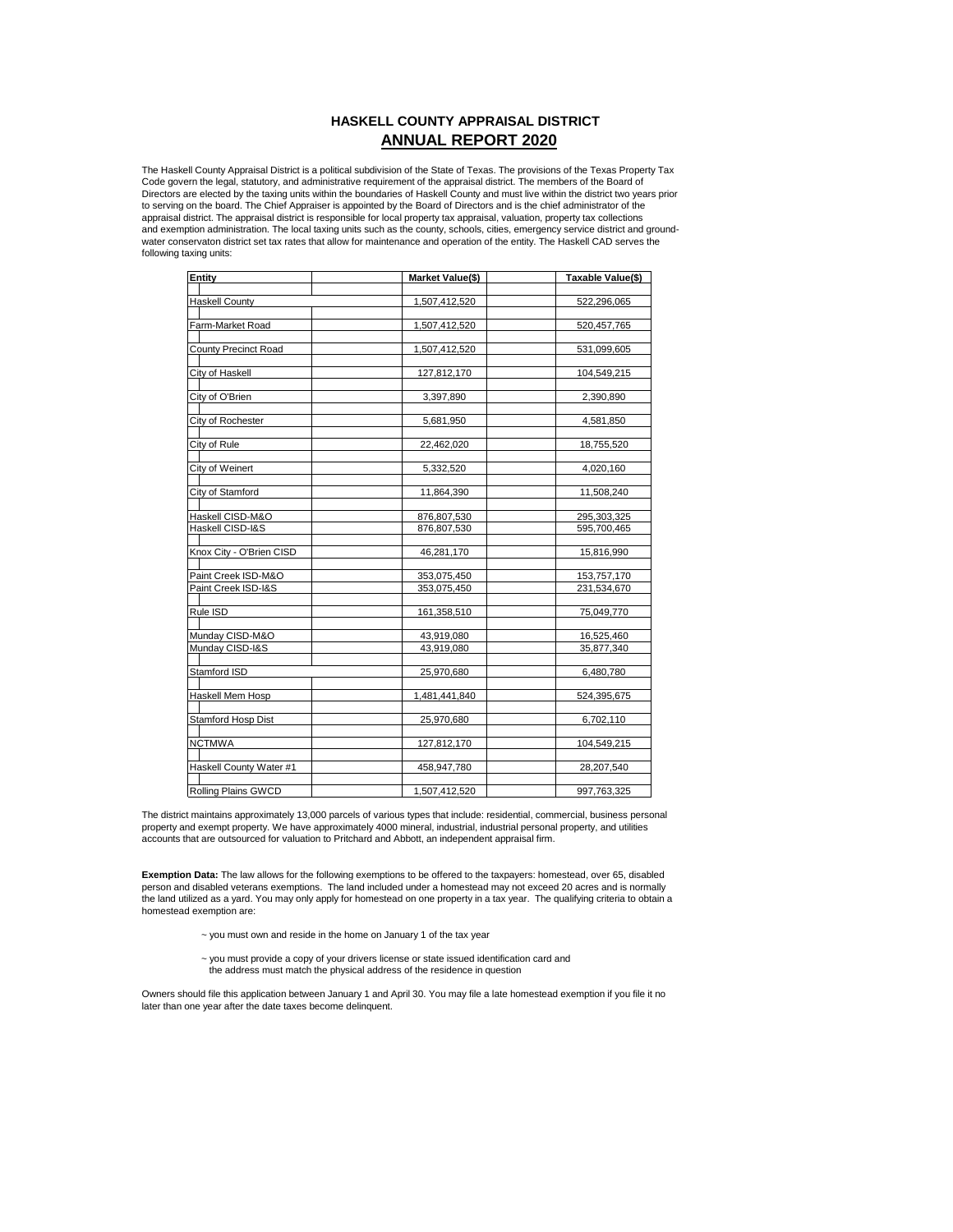# **Exemption Data**

| Entity                           | General<br>Homestead | Over 65      | <b>Disabled</b> | <b>Tax Rate</b> |  |
|----------------------------------|----------------------|--------------|-----------------|-----------------|--|
| <b>Haskell County</b>            |                      | 12,000       |                 | 0.350337        |  |
| Farm-Market Rd                   | 3,000                | 12,000       |                 | 0.091736        |  |
| <b>Precinct Road</b>             |                      |              |                 | 0.050014        |  |
| City of Haskell                  |                      |              |                 | 0.564702        |  |
| City of O'Brien                  |                      | 3000 (local) |                 | 0.451129        |  |
| City of Rochester                |                      |              |                 | 0.605519        |  |
| City of Rule                     |                      |              |                 | 0.479000        |  |
| City of Weinert                  |                      |              |                 | 0.713659        |  |
| City of Stamford                 |                      |              |                 | 0.981333        |  |
| <b>Haskell CISD</b>              | 25,000               | 10,000       | 10,000          | 1.297900        |  |
| Knox City-O'Brien CISD           | 25,000               | 10,000       | 10,000          | 1.054700        |  |
| Paint Creek ISD                  | 25,000               | 10,000       | 10,000          | 1.186400        |  |
| Rule ISD                         | 25,000 & 20%         | 10,000       | 10,000          | 0.963000        |  |
| Munday CISD                      | 25,000               | 10,000       | 10,000          | 1.483500        |  |
| Stamford ISD                     | 25,000               | 10,000       | 10,000          | 1.364700        |  |
| <b>Haskell Memorial Hospital</b> |                      |              |                 | 0.193576        |  |
| Stamford Hosp Dist               |                      |              |                 | 0.370577        |  |
| <b>NCTMWA</b>                    |                      |              |                 | 0.100000        |  |
| Haskell Co Water Dist #1         |                      |              |                 | 0.168834        |  |
| Rolling Plains GWCD              |                      |              |                 | 0.026000        |  |

| <b>Disabled Veterans</b> | Percentage | Amount(\$) |
|--------------------------|------------|------------|
|                          |            |            |
| DVET-1                   | 10-29%     | 5,000      |
|                          |            |            |
| DVET-2                   | 30-49%     | 7,500      |
|                          |            |            |
| DVET-3                   | 50-69%     | 10,000     |
|                          |            |            |
| DVET-4                   | 70-100%    | 12,000     |

**The total disabled veteran exemption can only apply to General Homestead Exemption and cannot be combined with Over 65.**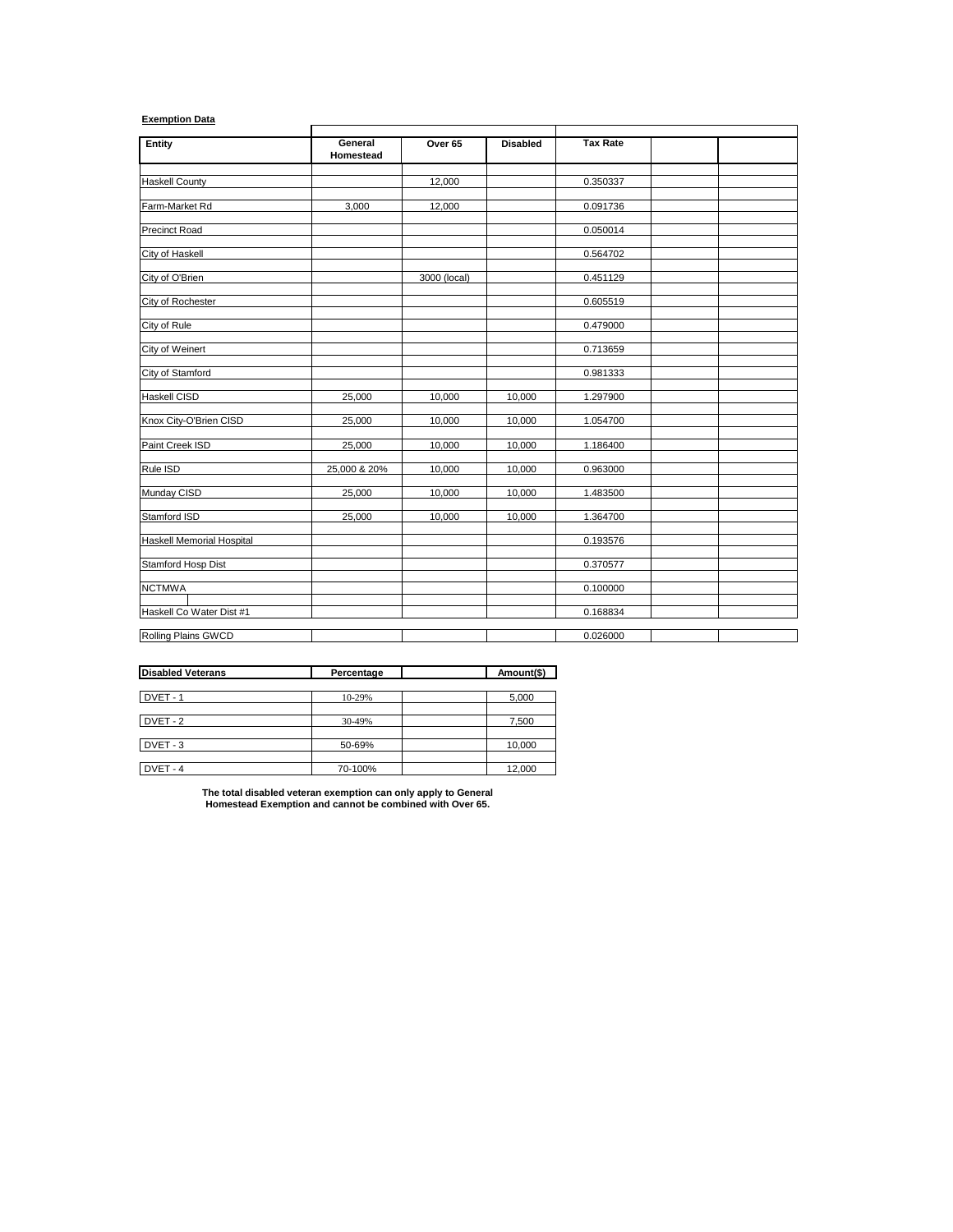| Entity                     | Market Value (\$) | Productivity<br>Value (\$) | Productivity<br>Loss (\$) |
|----------------------------|-------------------|----------------------------|---------------------------|
| <b>Haskell County</b>      | 512.129.180       |                            | 469.423.360               |
|                            |                   | 42.705.920                 |                           |
| City of Haskell            | 1,330,940         | 60,380                     | 1,270,560                 |
| City of O'Brien            | 59,910            | 4.220                      | 55,690                    |
| City of Rochester          | 10.900            | 1.110                      | 9.790                     |
| City of Rule               | 33,420            | 3,100                      | 30,320                    |
| City of Weinert            | 70,130            | 5,630                      | 64,500                    |
| City of Stamfo             | 129,130           | 2,100                      | 127,030                   |
| Haskell CISD               | 249,934,260       | 21,970,230                 | 227,964,030               |
| Knox City - O'Brien CISD   | 31,093,350        | 5,088,080                  | 26,005,270                |
| Paint Creek ISD            | 121,017,280       | 6,925,610                  | 114,091,670               |
| Rule ISD                   | 81,157,360        | 6,783,110                  | 74,374,250                |
| Munday CISD                | 8,664,430         | 657,690                    | 8,006,740                 |
| Stamford ISD               | 20,262,500        | 1,281,200                  | 18,981,300                |
| Haskell Mem Hosp Dist      | 491,866,680       | 41,424,720                 | 450,441,960               |
| Stamford Hosp Dist         | 20,262,500        | 1,281,200                  | 18,981,300                |
| <b>NCTMWA</b>              | 1,330,940         | 60,380                     | 1,270,560                 |
| Haskell Co Water Dist #1   | 66,574,270        | 6,344,360                  | 60,229,910                |
| <b>Rolling Plains GWCD</b> | 512,129,180       | 42,705,920                 | 469,423,260               |

#### **AGRICULTURAL 1-D-1 OPEN SPACE, TIMBER AND WILDLIFE MANAGEMENT**

## **RATIO STUDY ANALYSIS - 2020 Property Value Study**

| Entity                   | <b>Single Family</b><br>Residence | <b>Rural Land</b> |
|--------------------------|-----------------------------------|-------------------|
|                          |                                   |                   |
| <b>Haskell CISD</b>      | <b>NA</b>                         | <b>NA</b>         |
|                          |                                   |                   |
| Knox City - O'Brien CISD | <b>NA</b>                         | <b>NA</b>         |
|                          |                                   |                   |
| Paint Creek ISD          | <b>NA</b>                         | <b>NA</b>         |
|                          |                                   |                   |
| Rule ISD                 | <b>NA</b>                         | <b>NA</b>         |
|                          |                                   |                   |
| <b>Munday CISD</b>       | <b>NA</b>                         | <b>NA</b>         |
|                          |                                   |                   |
| <b>Stamford ISD</b>      | <b>NA</b>                         | <b>NA</b>         |

The Property Value Study is conducted by the State Comptroller's Office every other year to estimate the taxable<br>property value in each school district to measure the performance of appraisal districts. If the Appraisal Di